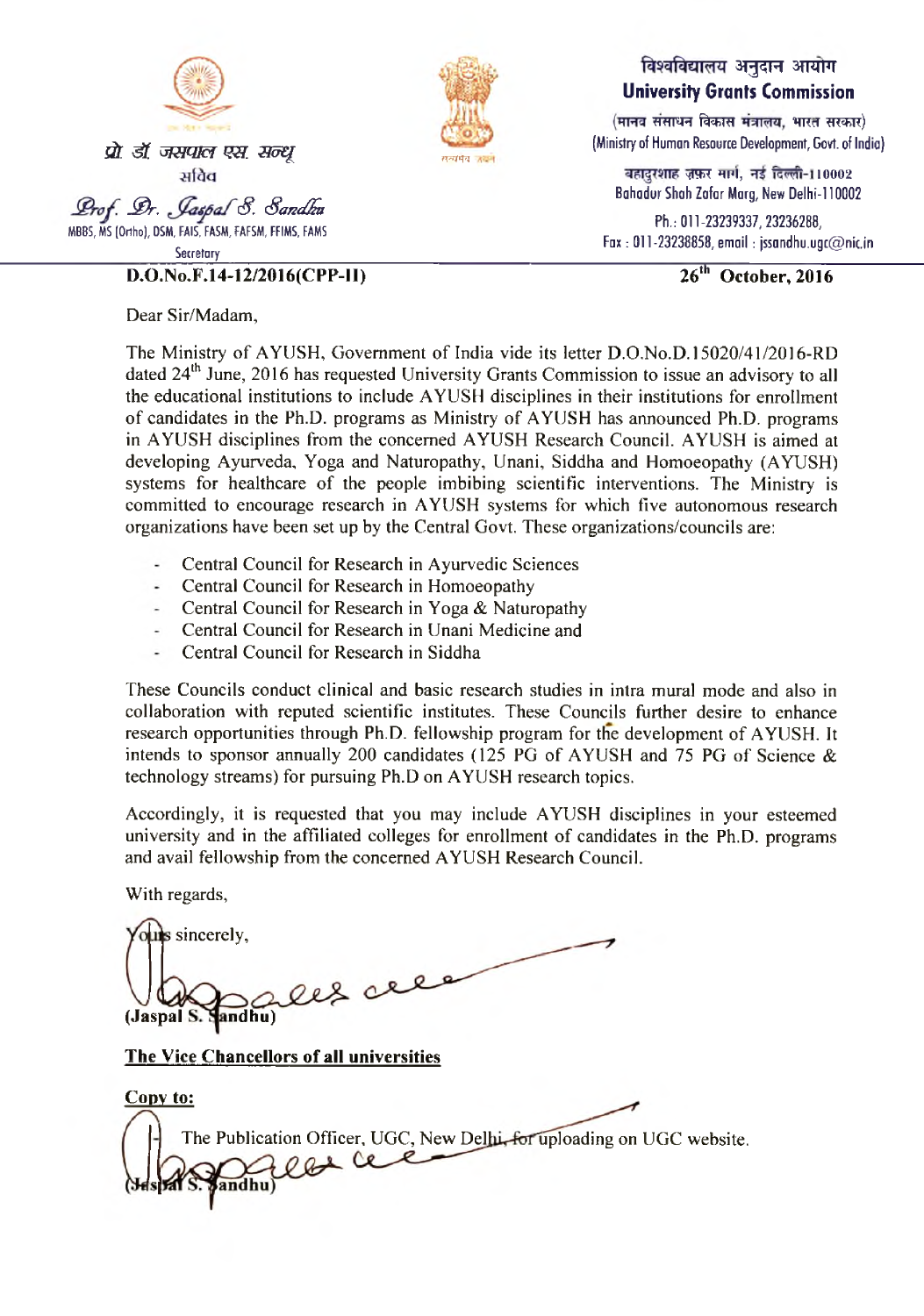

डॉ.(श्रीमती) पंकज मित्तल (पर्व कलपति, बीपीएस, महिला विश्वविद्यालय, हरियाणा) अपर सचिव

Or, (Mrs.) Pankaj Mittal **Former Vice-Chancellor, BPS Women University, Horyona Additional Secretary**



## ं विश्वविद्यालय अनुदान आयोग **University Grants Commission**

मानव संसाधन विकास मंत्रालय, भारत सरकार **Ministry of Humon Resource Development, Govt, of Indio**

बहादरशाह ज़फ़र मार्ग, नई दिल्ली-110002 Bahadur Shah Zafar Marg, New Delhi-110002

**Ph.: 011-23232055, Telefax: 011-23219716 E m ail: [pankajugt@ gmail.com](mailto:pankajugt@gmail.com) | [pankajugc@nic.in](mailto:pankajugc@nic.in)**

D.O.No.F. 21 -2/2016(PS/PMO/PG) **April 12, 2018**

Dear Sir,

Kindly refer to your office letter No. DO No.15020/13/2016-RD dated 16<sup>th</sup> March, 2017 and 3<sup>rd</sup> August, 2017 regarding exempting the AYUSH NET qualified candidates from taking University Entrance Test for enrolment in Ph.D. programme. To deliberate on the issue, the Chairman, UGC constituted a Committee which examined the issue and noted that the disciplines of Ayurveda, Unani, Siddha and Homoeopathy (AYUSH) as such do not come under the purview of UGC. However, as far as Yoga is concerned, UGC is conducting NET in Yoga.

The Committee, therefore, recommended that AYUSH-NET and UGC-NET may be mutually recognized for the purpose of admission to M.Phil/Ph.D. programmes in the subjects covered under AYUSH except for those subjects in which UGC is conducting NET, such as 'Yoga'. However, this will not cover the mutual recognition for the purpose of determining eligibility for appointment as Assistant Professors in universities and colleges.

The Chairman, UGC has approved the recommendations of the above committee. You may, therefore, take farther action in accordance with the-recommendations of the Committee.

With regards

Yours sincerely,

(Pankaj Mittal)

Shri Vaidya Rajesh Kotecha **Secretary** Government of India Ministry of Ayurveda, Yoga & Naturopathy, Unani, Siddha and Homoeopathy (AYUSH) AYUSH Bhawan, B-Block, GPO Complex  $INA$ , New Delhi - 110 023

Brighton Diam